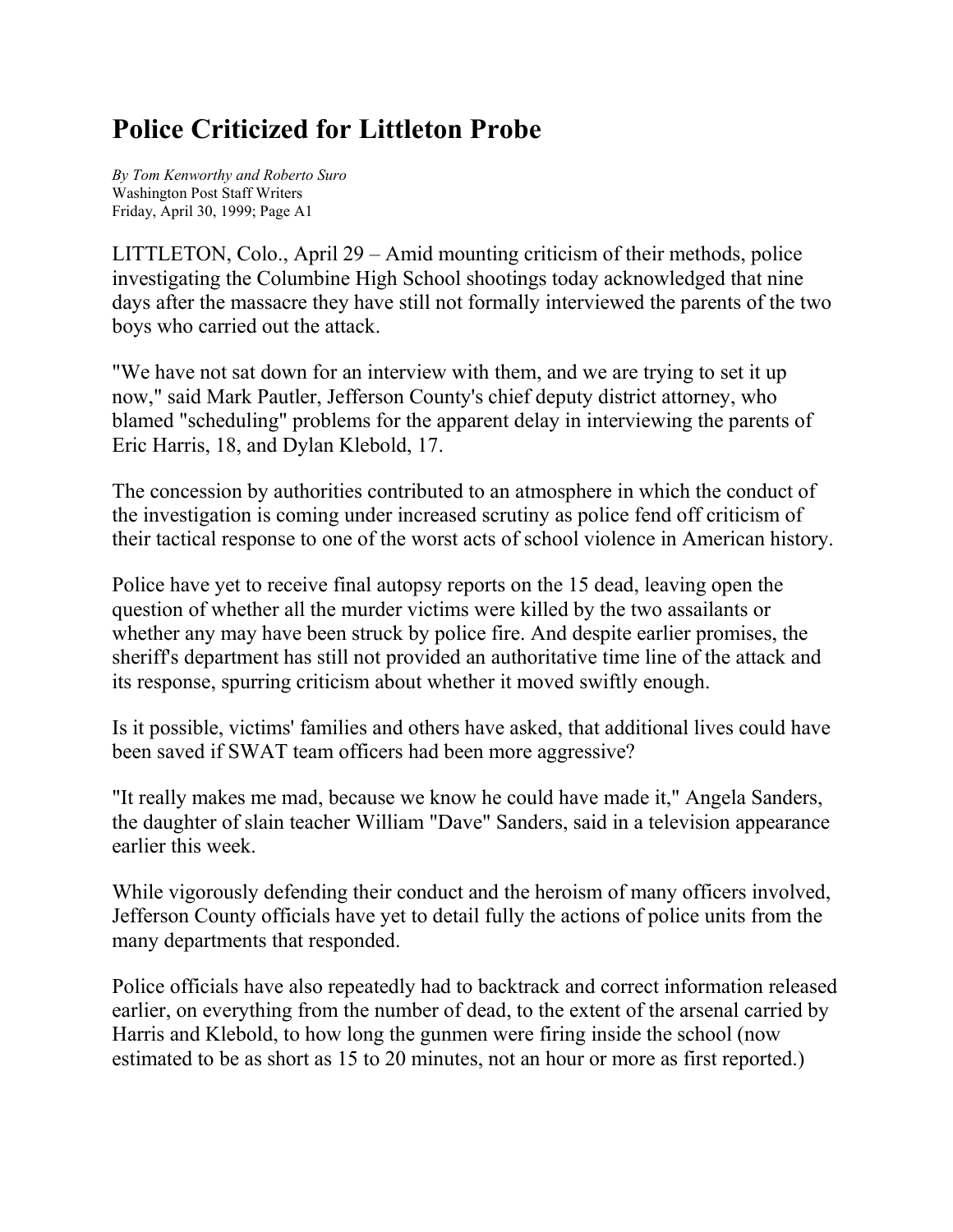After finishing what they said was a complete sweep of the school, for example, officials the next day discovered another large propane bomb, and later acknowledged they had miscounted the number of bombs found altogether. It was not 30, as originally reported, but 50.

Officials explain the discrepancies as the inevitable result of the chaos of the first day and of a sprawling investigation of an exceedingly complex crime scene. The investigation, police say in their defense, has involved more than 150 investigators, hundreds of leads and thousands of pieces of evidence scattered through a large, shattered school where the gunmen ranged from the first-floor cafeteria, through hallways, into classrooms and ultimately to the second-floor library, where they killed themselves after a final massacre of most of their victims.

Nonetheless, the misstatements have been embarrassing and repeated. On Wednesday, Jefferson County sheriff's officials were forced to explain away an interview given by their boss, Sheriff John P. Stone, who said three young men initially interviewed at the crime scene were still under suspicion. In fact, they had been cleared.

Today, authorities had to retract another statement made by a senior law enforcement officer. Appearing in New York on NBC-TV's "Today," Jefferson County District Attorney Dave Thomas said he expected the imminent arrest of the person who provided a 9mm TEC-DC9 handgun to the killers. Thomas had not been briefed on the most recent developments, said Pautler, the deputy district attorney. No immediate arrests are anticipated as investigators question an employee at the pizza shop where both boys were employed who apparently acted as the go-between in the purchase of the weapon.

Police involved in the probe are most sensitive to criticism that they did not do enough in the first half-hour of the rampage to stem the carnage and confront the gunmen. Critics have included a fellow police officer, Westminster officer Randy Patrick, who three days after the shootings called the SWAT response "pathetic."

Westminster police officials placed Patrick on non-disciplinary leave and ordered him to undergo a "fitness for duty" evaluation, a decision that was later rescinded.

In defending their actions, Jefferson County police now say officers engaged the gunmen within the first few minutes and heroically entered the school shortly after, throwing normal caution to the wind as they went room to room looking for victims, suspects and possible hostages.

Neil Gardner, a Jefferson County sheriff's deputy permanently assigned to the school, traded fire with Harris and Klebold from behind a car in the parking lot. Deputy Paul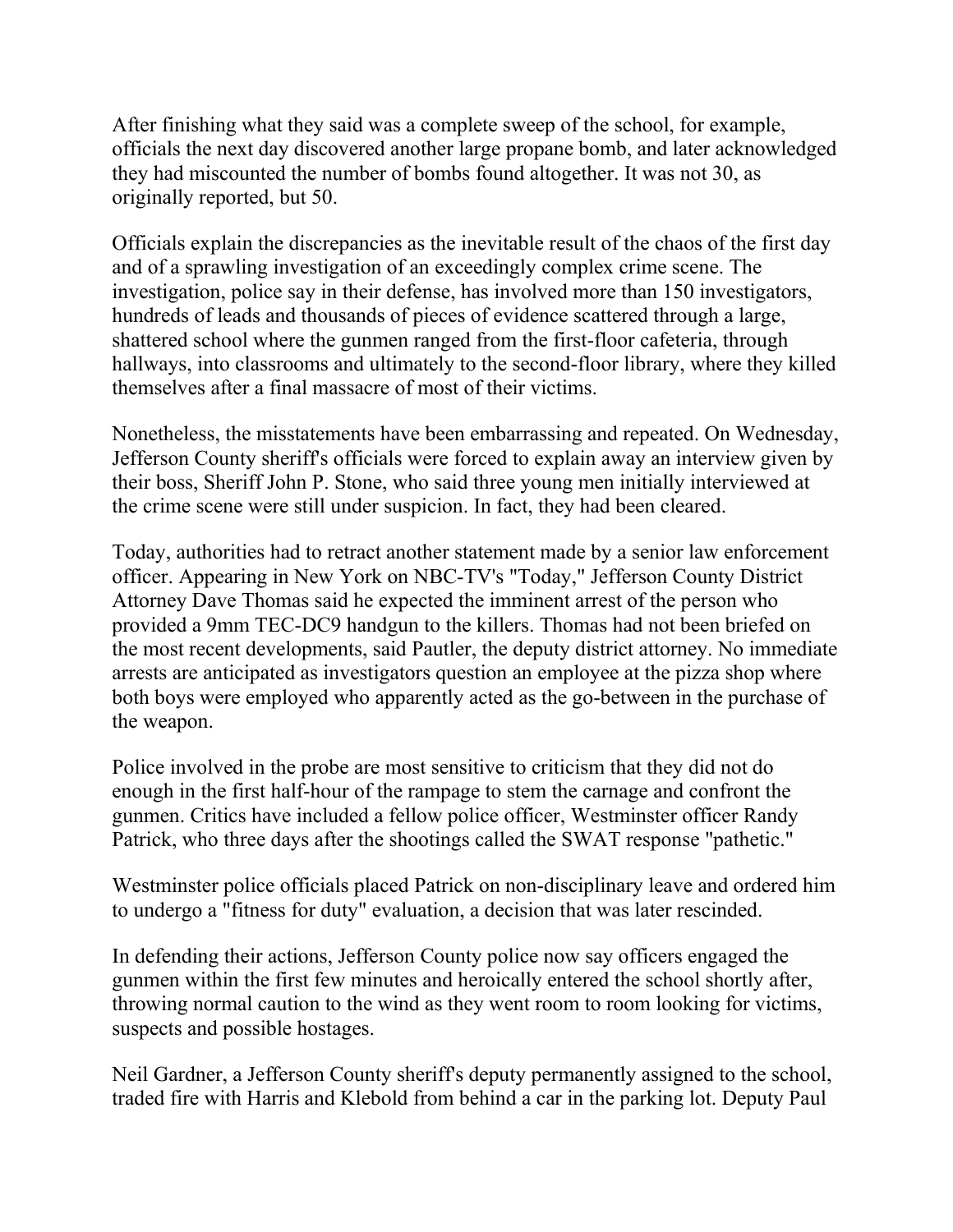Smoker, on patrol nearby in his motorcycle, responded next and also exchanged fire with one of the gunmen. "People who weren't there don't understand," Smoker told the Denver Rocky Mountain News in response to the critics. "It was unbelievable craziness."

But there has also been mounting criticism about how well prepared this SWAT team or others are to handle such circumstances.

"This kind of case requires a different approach, a strike-force mentality," said Peter Kraska, a professor of police studies at Eastern Kentucky University and a SWAT expert. "Where they know people are being killed inside, it's not a hostage situation and they have to go in and hunt people down. They really aren't trained to do that."

The SWAT team in Littleton, a makeshift group patched together from members of the Denver and Jefferson County departments, entered the school about 11:45 and began evacuating students. What they encountered was a tactical officer's maelstrom: explosive devices, hundreds of student backpacks that could have been boobytrapped, an unknown number of gunmen, a deafening racket from fire alarms, and water from sprinklers pouring from the ceiling.

"It was just a nightmare," said Sgt. George Hinkle, a member of the Lakewood Police Department SWAT team. "What parents need to understand is we wanted teams in there as quickly as we could. We were going into the situation blind. We had multiple explosions going off. We thought there could have been a band of terrorists in there. We had teams inside there doing good work from the get-go."

Denver police officer Jamie Smith, a seven-year SWAT team veteran who was mowing his lawn less than a mile from Columbine, was one of the first on the scene.

"I don't know what else could have been thrown into this situation to make it more chaotic," said Smith, who along with others immediately began going room to room. The worst element? The deafening fire alarms, he said, which kept them from hearing gunfire and pursuing the gunmen.

"We are trained to become the aggressor," he said. "Had we heard gunfire and screaming, we would have gone right to that." Bombarded by often erroneous information over their radios – as many as six gunmen, possibly hiding in catwalks and ceilings – and their senses overloaded by fire alarms and strobe lights, Smith and the other SWAT officers tried to enlist an assistant principal to turn off the alarms. She was so rattled she couldn't remember the code.